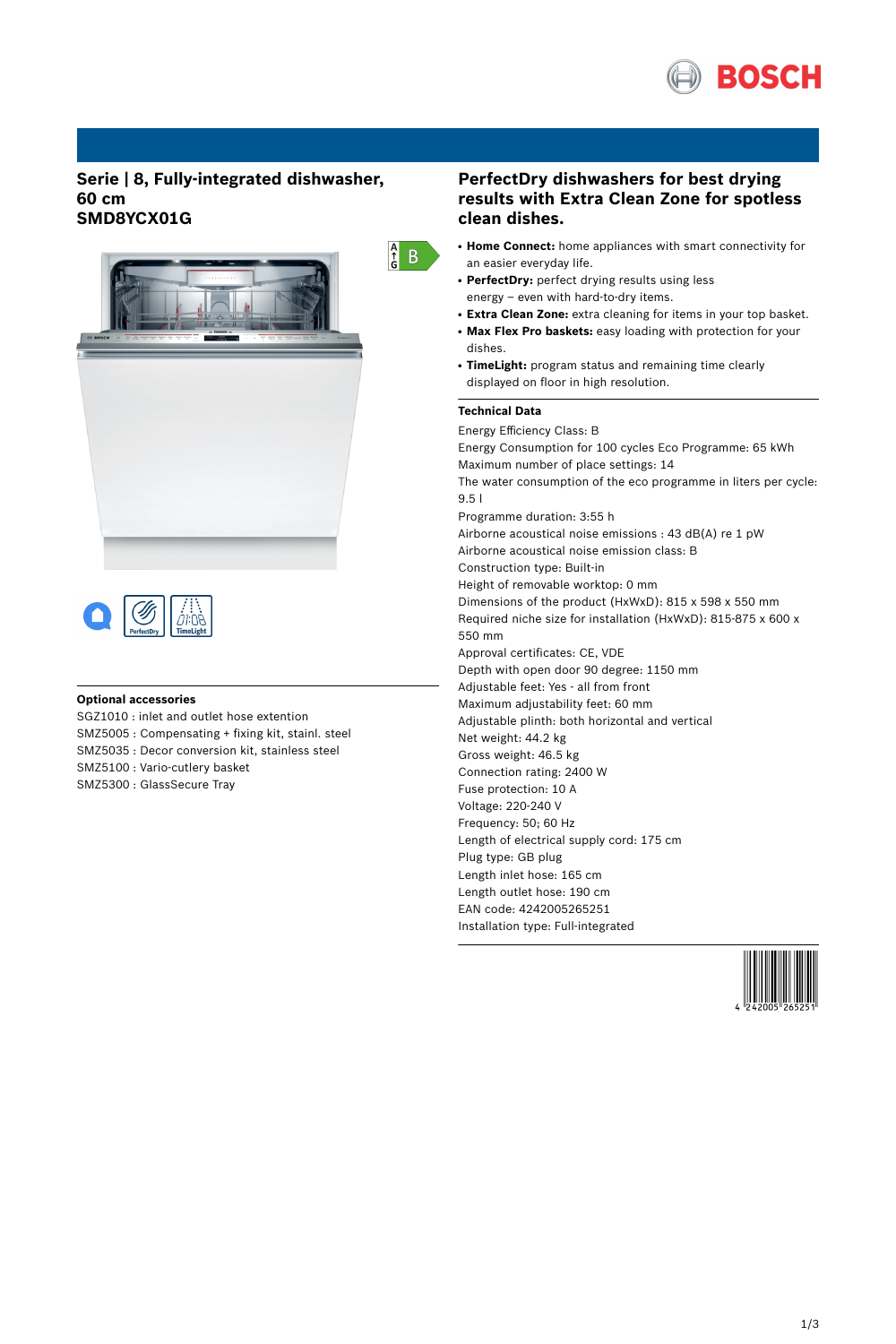

## **Serie | 8, Fully-integrated dishwasher, 60 cm SMD8YCX01G**

# **PerfectDry dishwashers for best drying results with Extra Clean Zone for spotless clean dishes.**

### **New for 2021**

### **Performance**

- Energy Efficiency Class<sup>1</sup>: B
- Energy<sup>2</sup> / Water<sup>3</sup>: 65 kWh / 9.5 litres
- Capacity: <sup>14</sup> place settings
- Programme duration<sup>4</sup>: 3:55 (h:min)
- Noise level: <sup>43</sup> dB(A) re <sup>1</sup> pW
- Noise Efficiency Class: <sup>B</sup>
- Noise level (silence programme): <sup>41</sup> dB(A) re <sup>1</sup> pW

#### **Programmes / functions**

- <sup>8</sup> programmes: Eco <sup>50</sup> °C, Auto 45-65 °C, Intensive <sup>70</sup> °C, Express 60 °C, Express 45 °C, Glass 40 °C, Silence 50 °C, Favourite
- Default favourite programme: Pre-Rinse
- <sup>5</sup> special options: Remote Start, Extra Dry, Intensive Zone, Hygiene+, SpeedPerfect+
- Machine Care
- Silence on Demand (via app)

#### **Flexible design elements**

- Max Flex Pro baskets Basket system with red coloured touchpoints
- VarioDrawer
- <sup>3</sup> stage Rackmatic height-adjustable top basket
- Smooth running wheels on upper basket
- Low friction wheels on bottom basket
- Anti-slip protection strips in upper basket
- Rack Stopper to prevent derailing of bottom basket
- <sup>6</sup> foldable plate racks in top basket
- <sup>8</sup> foldable plate racks in bottom basket
- Upper rack cup shelf
- Lower rack cup shelf
- Glass rack in bottom basket

### **Innovations and technology**

- Home Connect ready on WLAN
- Zeolith Energy efficient and perfect drying results
- Extra Clean Zone
- EfficientDry and Heat Exchanger
- DosageAssist detergent dispenser
- EcoSilence BLDC drive
- Automatic detergent detection
- Aqua and loading sensor
- AquaMix Glass protection system

#### **Design features**

- TFT display with high-definition colour
- Touch Control (metallic)
- Push button top edge controls
- Interior white emotion light
- Real-time clock actual time is displayed
- TimeLight Light projection on the floor
- DoorOpen Assist perfectly designed for kitchens without handles
- Time delay (3, <sup>6</sup> or <sup>24</sup> hours)
- ChildLock double push to open
- AquaStop: Bosch's warranty in case of water damage for the lifetime of the appliance. Please find warranty terms under https://www.bosch-home.co.uk/customer-service/careprotection-and-parts/additional-warranties
- Self-cleaning filter system with <sup>3</sup> piece corrugated filter
- Large item spray head, steam protection plate
- Stainless steel interior
- Dimensions (HxWxD): 81.5 x 59.8 x 55cm
- *¹ Scale of Energy Efficiency Classes from A to G*
- *² Energy consumption in kWh per 100 cycles (in programme Eco 50 °C)*
- *³ Water consumption in litres per cycle (in programme Eco 50 °C) ⁴ Duration of programme Eco 50 °C*